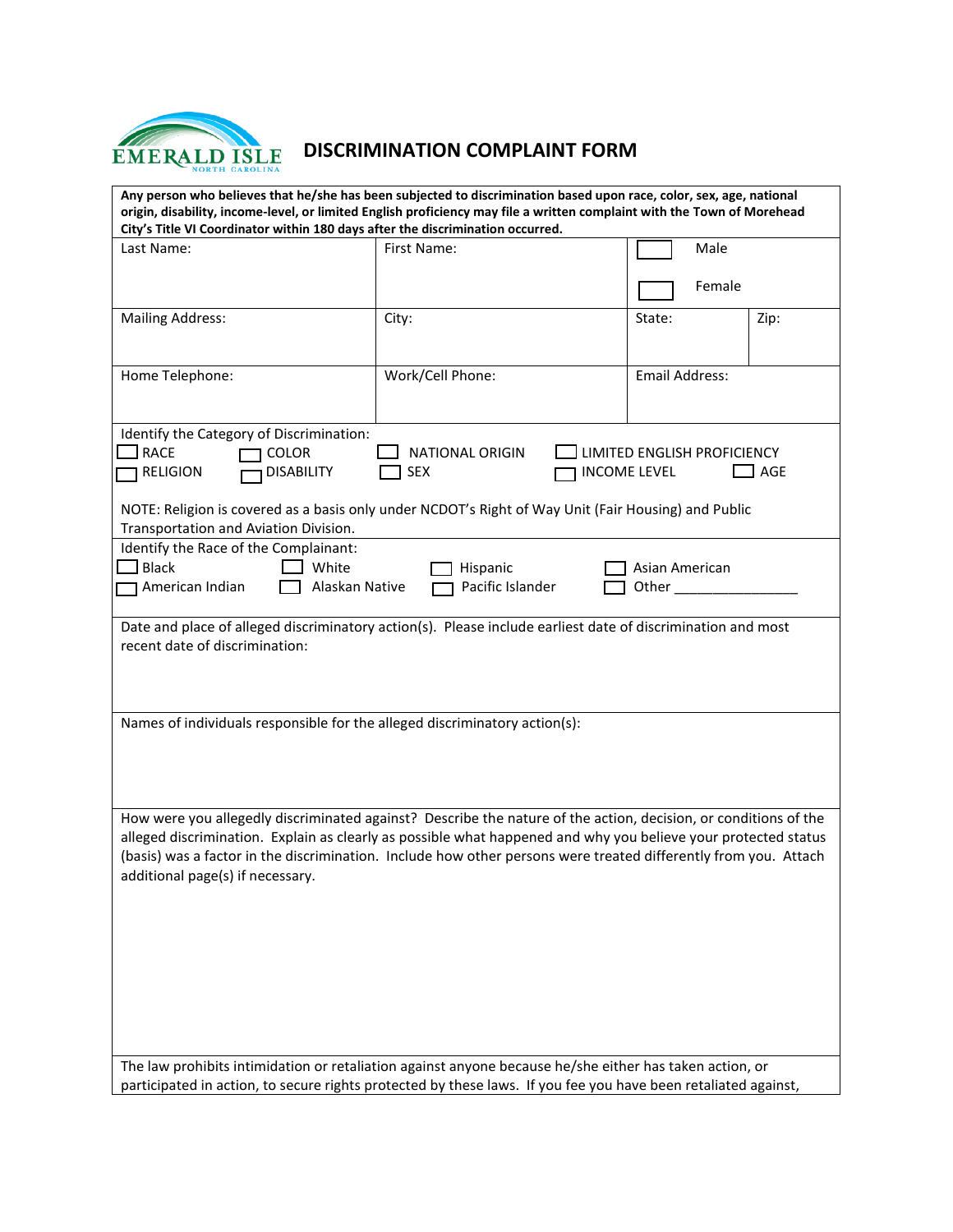| separate from the discrimination alleged above, please explain the circumstances below. Explain what action<br>you took which you believe was the cause for the alleged retaliation. Attach additional page(s) if necessary. |                                                                                                                                                                                                        |                                                                                                           |
|------------------------------------------------------------------------------------------------------------------------------------------------------------------------------------------------------------------------------|--------------------------------------------------------------------------------------------------------------------------------------------------------------------------------------------------------|-----------------------------------------------------------------------------------------------------------|
|                                                                                                                                                                                                                              |                                                                                                                                                                                                        |                                                                                                           |
|                                                                                                                                                                                                                              | Names of persons (witnesses, fellow employees, supervisors, or others) whom we may contact for additional<br>information to support to clarify your complaint: Attach additional page(s) if necessary. |                                                                                                           |
| Name                                                                                                                                                                                                                         | Address                                                                                                                                                                                                | Telephone                                                                                                 |
|                                                                                                                                                                                                                              |                                                                                                                                                                                                        |                                                                                                           |
|                                                                                                                                                                                                                              |                                                                                                                                                                                                        |                                                                                                           |
| please provide the filing dates. Check all that apply.                                                                                                                                                                       | Have you filed, or intend to file, a complaint regarding the matter raised with any of the following? If yes,                                                                                          |                                                                                                           |
|                                                                                                                                                                                                                              |                                                                                                                                                                                                        |                                                                                                           |
|                                                                                                                                                                                                                              |                                                                                                                                                                                                        |                                                                                                           |
| _______ Other _________________________________                                                                                                                                                                              |                                                                                                                                                                                                        |                                                                                                           |
| position, and date of discussion.                                                                                                                                                                                            |                                                                                                                                                                                                        | Have you discussed the complaint with any Town of Morehead City representative? If yes, provide the name, |
|                                                                                                                                                                                                                              |                                                                                                                                                                                                        |                                                                                                           |
|                                                                                                                                                                                                                              | Please provide any additional information that you believe would assist with an investigation.                                                                                                         |                                                                                                           |
|                                                                                                                                                                                                                              |                                                                                                                                                                                                        |                                                                                                           |
|                                                                                                                                                                                                                              |                                                                                                                                                                                                        |                                                                                                           |
|                                                                                                                                                                                                                              | Briefly explain what remedy, or action, you are seeking for the alleged discrimination.                                                                                                                |                                                                                                           |